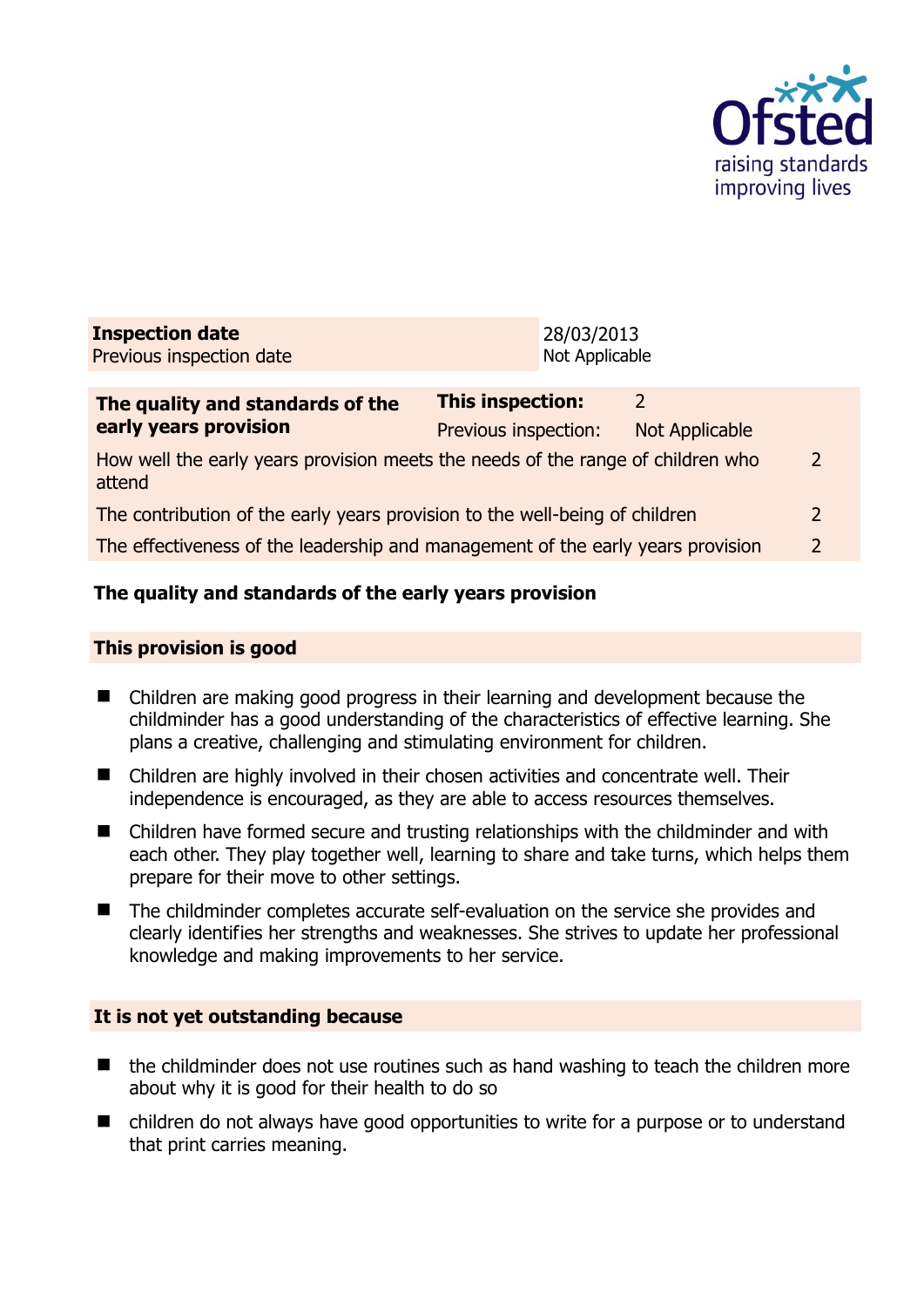## **Information about this inspection**

Inspections of registered early years provision are:

- $\bullet$  scheduled at least once in every inspection cycle the current cycle ends on 31 July 2016
- scheduled more frequently where Ofsted identifies a need to do so, for example where provision was previously judged inadequate
- **•** brought forward in the inspection cycle where Ofsted has received information that suggests the provision may not be meeting the legal requirements of the Early Years Foundation Stage or where assessment of the provision identifies a need for early inspection
- **•** prioritised where we have received information that the provision is not meeting the requirements of the Early Years Foundation Stage and which suggests children may not be safe
- scheduled at the completion of an investigation into failure to comply with the requirements of the Early Years Foundation Stage.

The provision is also registered on the voluntary and compulsory parts of the Childcare Register. This report includes a judgment about compliance with the requirements of that register.

## **Inspection activities**

- п The inspector observed the children and the childminder's interaction with them as they played indoors.
- The inspector looked at children's records including their individual learning journals.
- The inspector sampled the childminder's policies and procedures.
- The inspector took into account the childminder's self-evaluation and questionnaires completed by parents.

**Inspector**  Mauvene Burke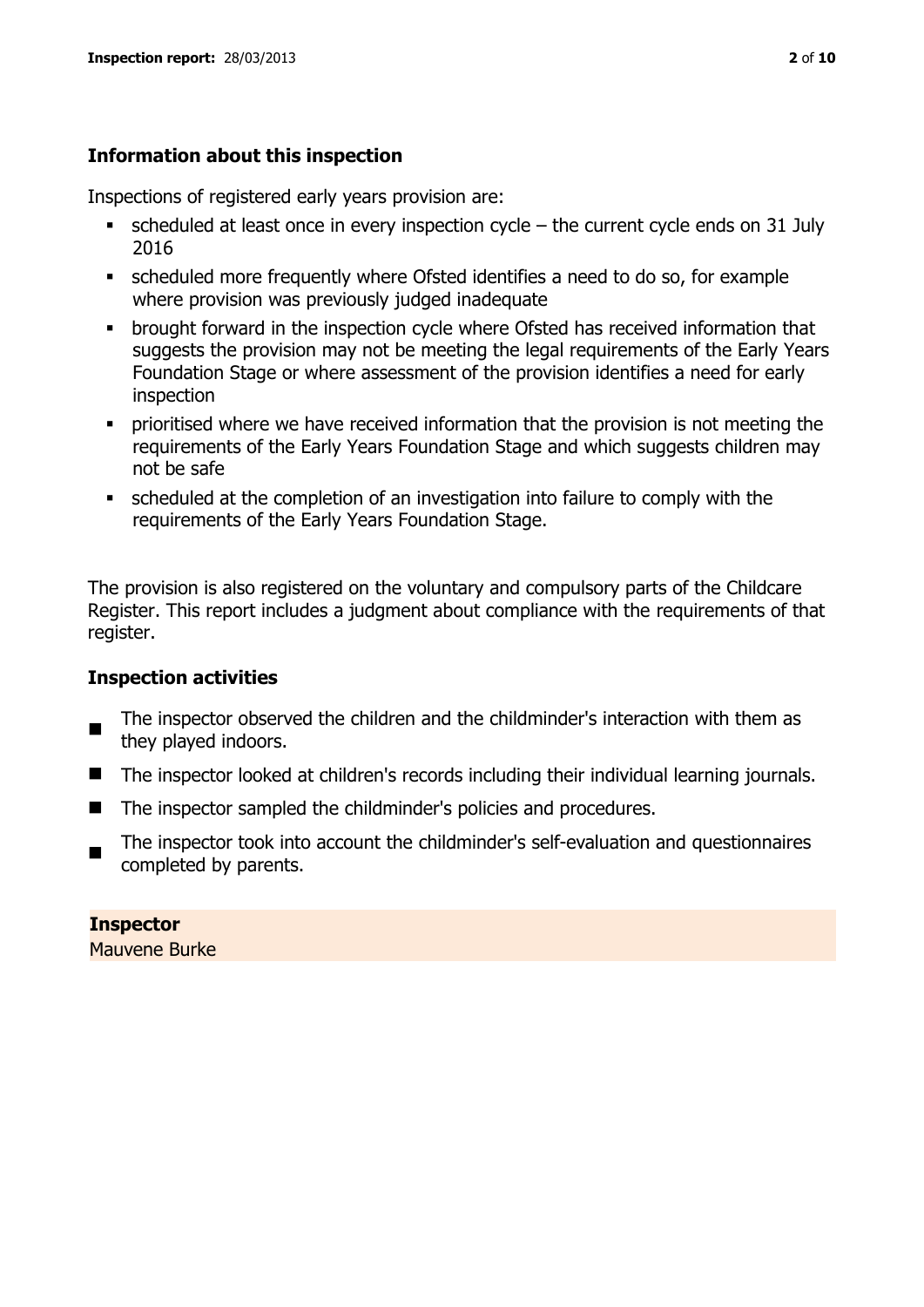### **Full Report**

### **Information about the setting**

The childminder registered in 2009 and lives in the Roehampton area, in the London Borough of Wandsworth with her three children. All areas of the home are accessible to children, except the balcony. There is a communal garden available for supervised outside play and access to the flat is available via a lift.

The childminder is registered on the Early Years Register and on the voluntary and compulsory parts of the Childcare Register. She currently has three children on roll who are all in the early years range. She is able to offer overnight and weekend care. She holds an NVQ childcare qualification at level 3.

### **What the setting needs to do to improve further**

#### **To further improve the quality of the early years provision the provider should:**

- consider ways to help children to write for different purposes by providing a range of opportunities about things that interest them; for example, by creating an environment rich in print where children can learn about words, and by supporting children in recognising and writing their own names.
- consider ways to help children learn more about the importance of good personal care skills.

#### **Inspection judgements**

### **How well the early years provision meets the needs of the range of children who attend**

The childminder has good systems in place for establishing children's starting points. At the start of each placement, she gains information from parents about their child's routines and interests. This enables her to help children settle quickly. The childminder observes and assesses children's ongoing progress and effectively identifies the next steps in their learning. The childminder successfully plans activities that interest children and meet their ongoing needs. As a result, all children make good progress in their learning and development and gain a good range of skills for their future learning. The childminder keeps parents informed about their child's progress and engages them in the learning process to further support children's development. For example, they are encouraged to take home books and puzzles that the children show an interest in and regularly access their children's learning journals. The childminder prepares children well for school through her knowledgeable planning to meet their individual needs. She has prepared,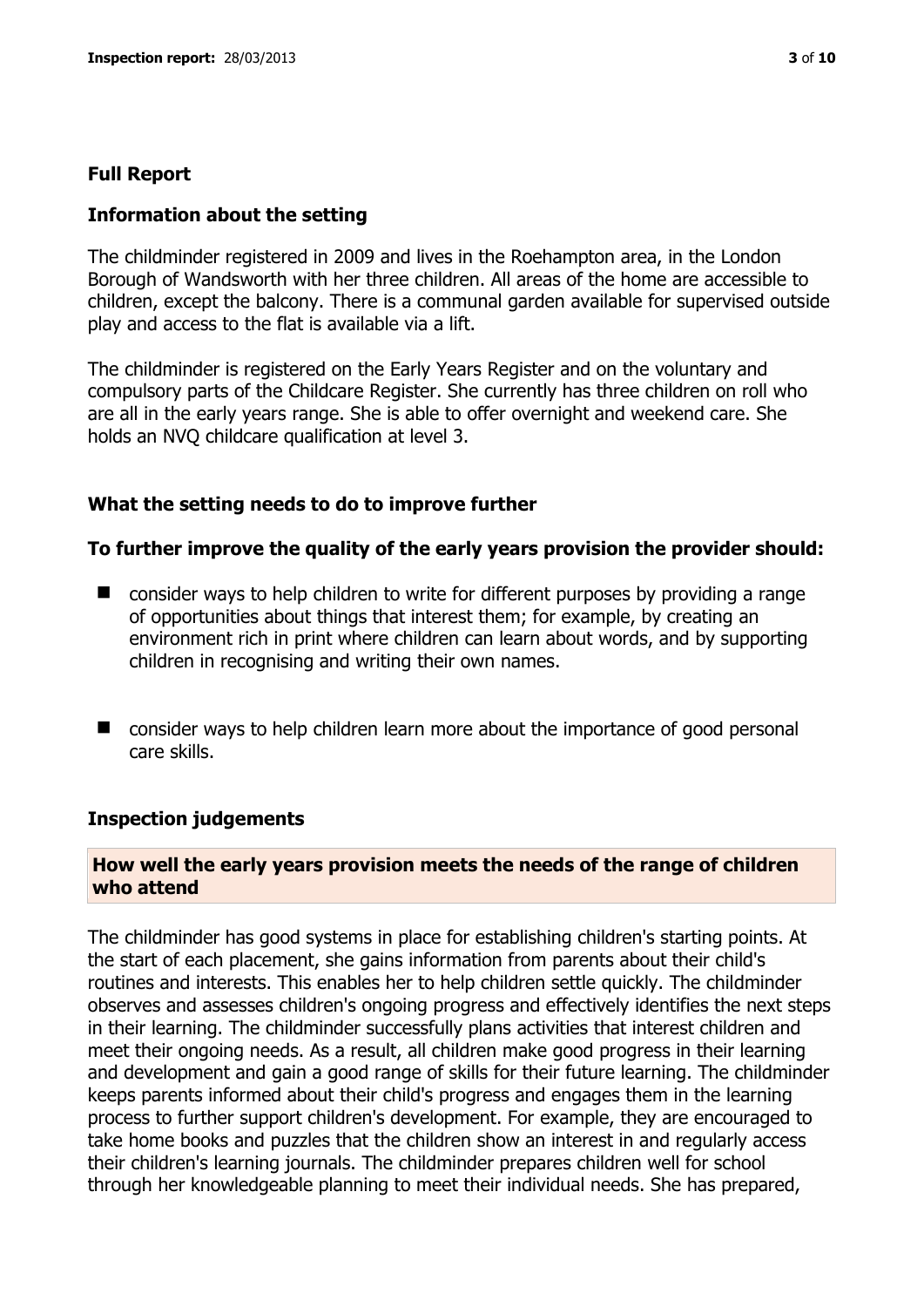and shared with parents, a very clear written assessment of children's abilities between the ages of two and three years. She has clearly identified areas for development and an action plan to show how she will help children make further progress.

Children play in a child friendly environment that is extremely stimulating and welcoming. They make choices about their play, as most things are easily accessible, helping them gain independence. Children relate well to each other and display high levels of involvement in their chosen activities. They participate in a range of adult-led and child-led activities, playing together and alongside each other. They are beginning to learn to share and take turns as the childminder constantly reinforces this, often reminding them that they will need to do this when they go to school.

The childminder provides plenty of opportunities for children to understand the world and develop their personal, social, and emotional development. For example, when they play doctors and nurses, they take turns to be the doctor or the patient. The childminder skilfully supports activities to extend children's language through asking questions and giving them new information. Children remember that the instrument that they use to listen to the 'patient's' heartbeat is called a stethoscope. Children speak confidently and hold conversations with each other and adults as they play, asking the childminder to remind them what the 'injection' is for. This helps children to become confident speakers as the childminder values what children have to say. Children show an interest in books and enjoy listening to stories, supporting their early literacy skills. However, there are not always enough good opportunities for children to understand that print carries meaning or to recognises and write their name. This reduces the opportunities for them to link sounds to letters, naming and sounding the letters of the alphabet.

The childminder provides children with useful information to increase their understanding of the world. For example, during snack time when the children are eating their raisins and grapes, she explains that when the sun dries the grapes they become raisins. She also helps children to recall past events as she encourages them to speak about the things they did last week or ask questions like 'do you remember when?' This helps children to make sense of the world and form the foundation for future skills such as history and science. Children have opportunities to become aware of differences such as race and disability as the childminder provides children with resources that promote diversity.

#### **The contribution of the early years provision to the well-being of children**

The childminder builds warm and affectionate relationships with the children in her care, and it is clear that they are very secure and settled because of this. Children enter the setting confidently, showing good personal care skills. They take off their shoes and put them away in the cupboard and hang their coats on their individual pegs. This helps children to feel a sense of belonging and get them ready for when they go to school. Children benefit from having the childminder alongside them at all times. She brings extra interest to their play as she introduces them to new words and ideas. All children have developed a positive relationship with the childminder and each other, which promotes a sense of security and emotional well-being. Children's behaviour is good and they receive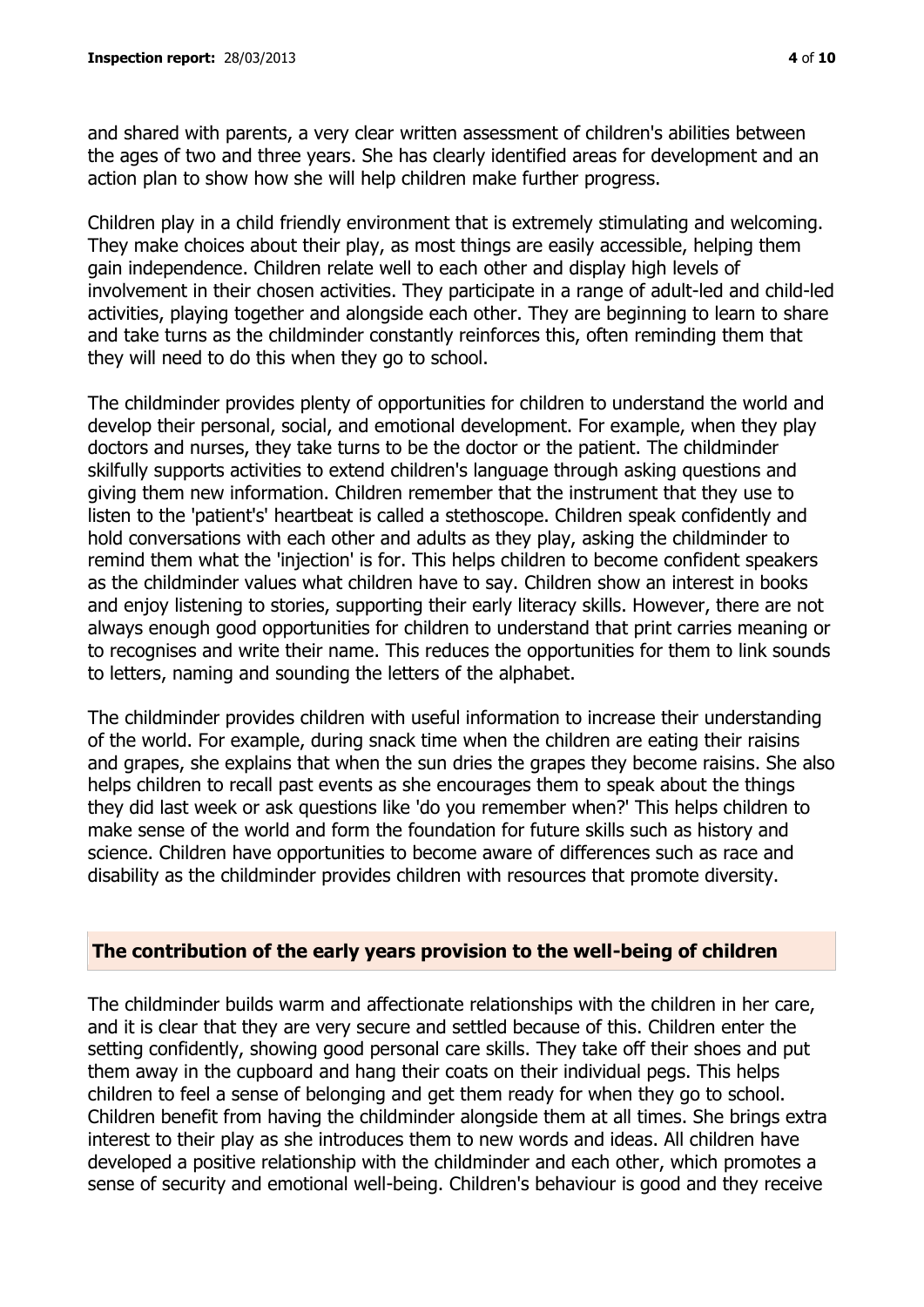lots of praise and encouragement for their efforts and achievements. The childminder encourages children to share and take turns and give them clear explanations about why they should do this. This helps them develop good self-esteem and social skills.

The childminder organises the play space very well. It is attractive for children and conducive to learning. Most of the resources are stored around the playroom at their level, so that children can readily select what they want to play with. However, writing tools are not always readily available so that children can practise making marks to develop their physical writing skills.

Children are encouraged to learn how to keep themselves safe. The childminder provides good support and has suitable expectations for the children to help them understand about risks around them. For example, they are familiar with the emergency evacuation procedure through practising regular fire drills. They learn why there are house rules and know why they should sit on the chair properly and not stand on the settee. Children learn about looking after things and caring for their play environment as the childminder actively encourages them to help her tidy away toys after use. This helps them to develop a sense of responsibility for their own and others' well-being.

Children enjoy healthy meals that the childminder provides and cooks freshly on a daily basis. They know that if they have too many Easter eggs, they will 'have bad teeth and be ill', and that eating fruits instead of biscuits 'is good for you'. Children are encouraged to wash their hands before they eat and after using the toilet but opportunities are missed by the childminder to reinforce the reasons why washing their hands is important to their good health. Children have regular opportunities to play outside where they get exercise and fresh air.

## **The effectiveness of the leadership and management of the early years provision**

The childminder fully understands her responsibilities to support children's learning and development. She manages the educational programmes effectively so that all children develop the skills they need to become active learners. She has a good knowledge of the ways in which children learn and her interactions are always purposeful and positive. The childminder uses observations of children's play, along with information from their parents to build a full picture of each child's individual levels of ability in each area of learning.

The childminder has completed safeguarding training and is confident in her ability to identify any concerns. She has an appropriate understanding of the Local Safeguarding Children Board procedures and has a secure system in place to monitor and refer any concerns if she has them. The childminder carries out risk assessments for all the outings and trips they go on, to help ensure the children remain safe while in her care. She has made her home as safe as possible, for example through having suitable fire detection equipment in place.

The childminder has developed a very good professional working relationship with parents.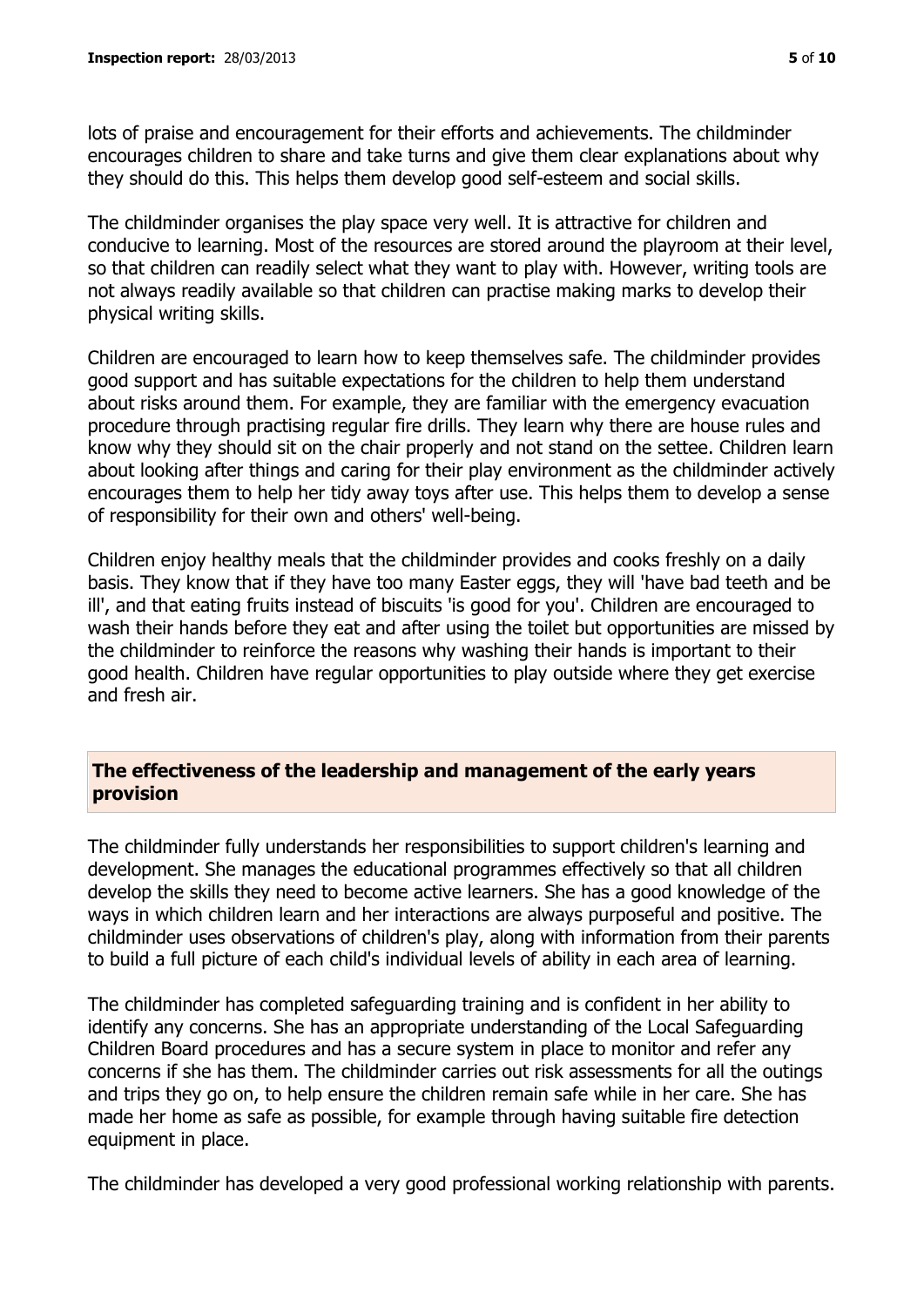She shares information on a daily basis, face-to-face and through the use of a daily diary. In addition to this, parents can view their children's records and go on trips the children attend during the school holiday. Parents comment very favourably about the warm friendly service offered and their delight in the progress they can see their children make. The childminder has made contact with the local pre-school to prepare children for the move to a different setting. She is aware that this will help to support children's individual needs so they receive continuity in their care and learning.

The childminder has completed an evaluation of her provision in which she clearly identifies areas where she feels she has done well and areas for improvement. The childminder seeks the views of parents through questionnaires and this forms part of the evaluation of her service. The document also includes how she intends to achieve future improvement in her practice and the outcomes for children. She undertakes training run by the local authority to enhance her service. This demonstrates a good capacity for continuous improvement.

## **The Childcare Register**

| The requirements for the compulsory part of the Childcare Register are | Met |
|------------------------------------------------------------------------|-----|
| The requirements for the voluntary part of the Childcare Register are  | Met |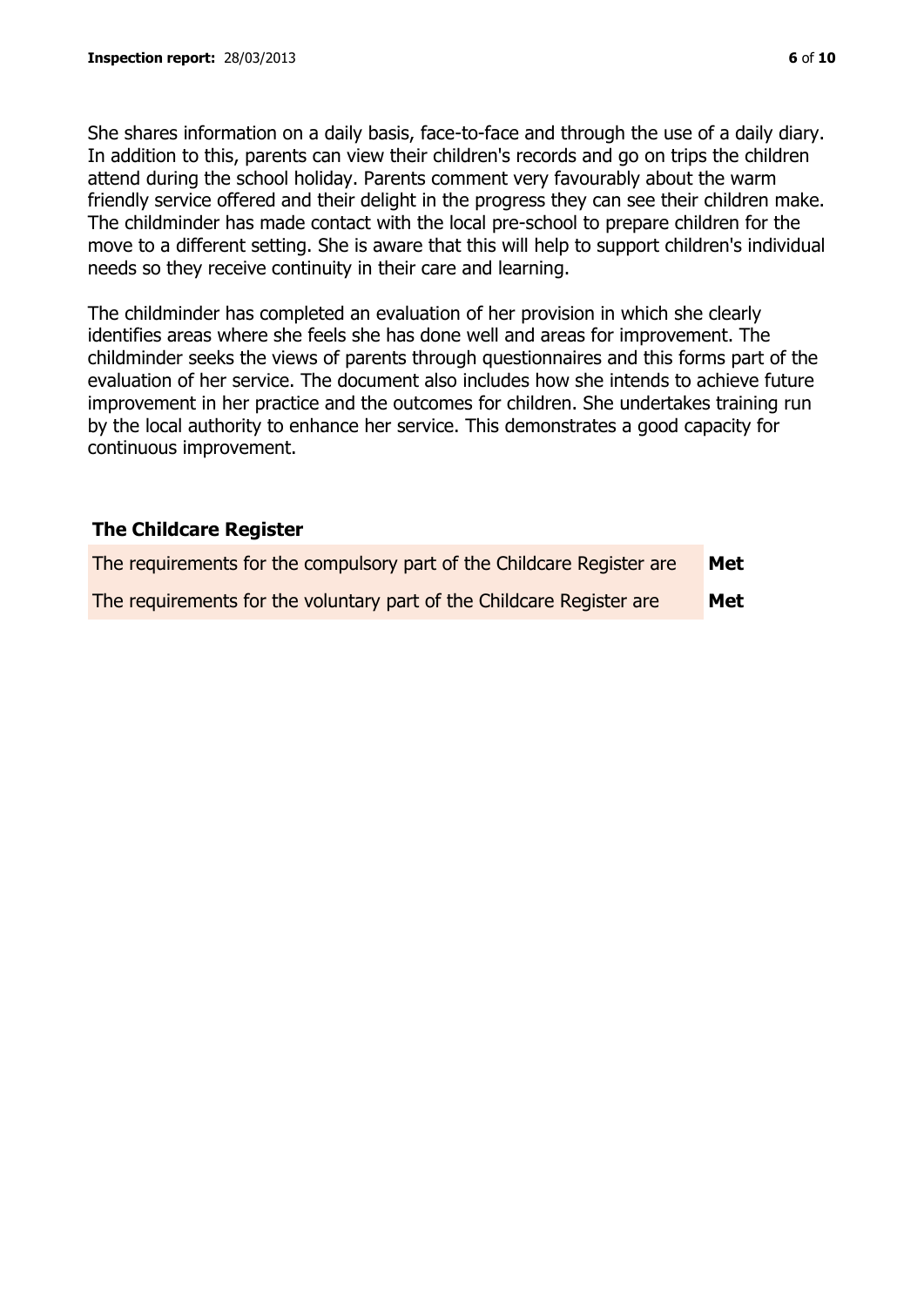## **Registered early years provision**

| Grade   | <b>Judgement</b> | <b>Description</b>                                                                                                                                                                                                                                                                                                                                                                 |
|---------|------------------|------------------------------------------------------------------------------------------------------------------------------------------------------------------------------------------------------------------------------------------------------------------------------------------------------------------------------------------------------------------------------------|
| Grade 1 | Outstanding      | Outstanding provision is highly effective in meeting the needs<br>of all children exceptionally well. This ensures that children are<br>very well prepared for the next stage of their learning.                                                                                                                                                                                   |
| Grade 2 | Good             | Good provision is effective in delivering provision that meets<br>the needs of all children well. This ensures children are ready<br>for the next stage of their learning.                                                                                                                                                                                                         |
| Grade 3 | Satisfactory     | Satisfactory provision is performing less well than expectations<br>in one or more of the key areas. It requires improvement in<br>order to be good.                                                                                                                                                                                                                               |
| Grade 4 | Inadequate       | Provision that is inadequate requires significant improvement<br>and/or enforcement action. The provision is failing to give<br>children an acceptable standard of early years education and/or<br>is not meeting the safeguarding and welfare requirements of<br>the Early Years Foundation Stage. It will be inspected again<br>within 12 months of the date of this inspection. |
| Met     |                  | The provision has no children on roll. The inspection judgement<br>is that the provider continues to meet the requirements for<br>registration.                                                                                                                                                                                                                                    |
| Not met |                  | The provision has no children on roll. The inspection judgement<br>is that the provider does not meet the requirements for<br>registration.                                                                                                                                                                                                                                        |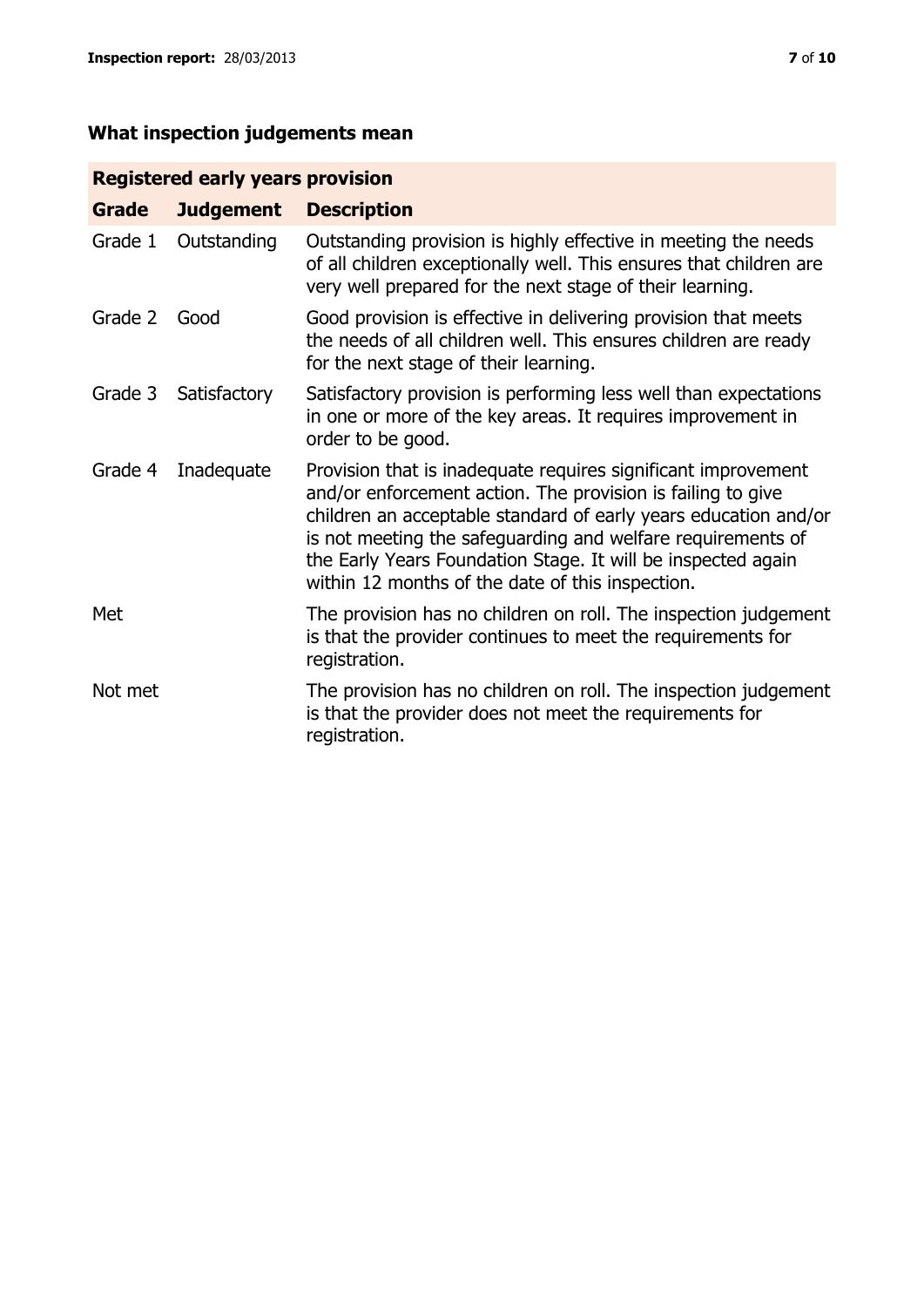### **Inspection**

This inspection was carried out by Ofsted under sections 49 and 50 of the Childcare Act 2006 on the quality and standards of provision that is registered on the Early Years Register. The registered person must ensure that this provision complies with the statutory framework for children's learning, development and care, known as the Early Years Foundation Stage.

## **Setting details**

| Unique reference number       | EY392743       |
|-------------------------------|----------------|
| <b>Local authority</b>        | Wandsworth     |
| <b>Inspection number</b>      | 761890         |
| <b>Type of provision</b>      | Childminder    |
| <b>Registration category</b>  | Childminder    |
| <b>Age range of children</b>  | $0 - 8$        |
| <b>Total number of places</b> | 4              |
| Number of children on roll    | 2              |
| <b>Name of provider</b>       |                |
| Date of previous inspection   | not applicable |
| <b>Telephone number</b>       |                |

Any complaints about the inspection or the report should be made following the procedures set out in the guidance *'Complaints procedure: raising concerns and making complaints* about Ofsted', which is available from Ofsted's website: www.ofsted.gov.uk. If you would like Ofsted to send you a copy of the guidance, please telephone 0300 123 4234, or email enquiries@ofsted.gov.uk.

# **Type of provision**

For the purposes of this inspection the following definitions apply:

Full-time provision is that which operates for more than three hours. These are usually known as nurseries, nursery schools and pre-schools and must deliver the Early Years Foundation Stage. They are registered on the Early Years Register and pay the higher fee for registration.

Sessional provision operates for more than two hours but does not exceed three hours in any one day. These are usually known as pre-schools, kindergartens or nursery schools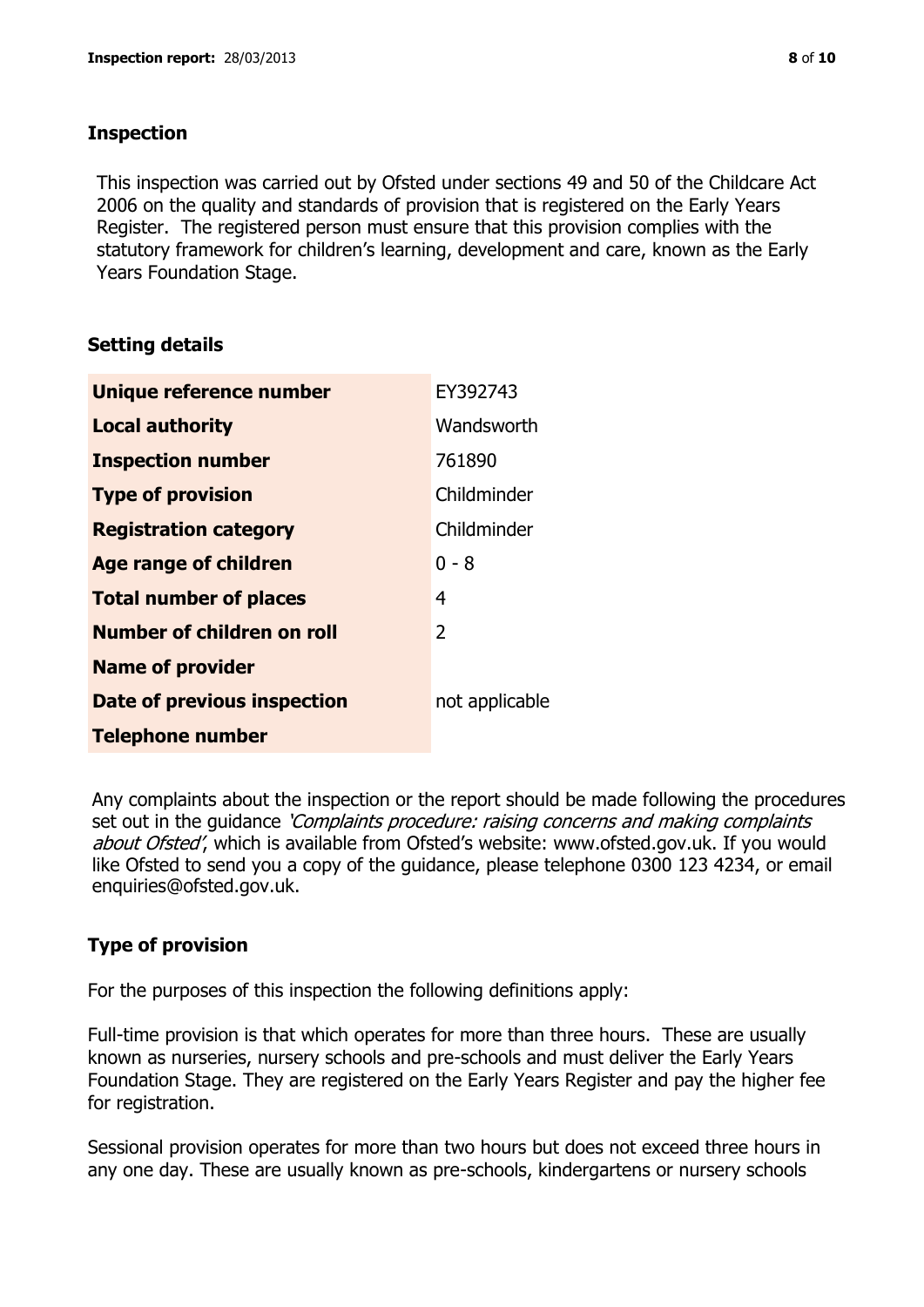and must deliver the Early Years Foundation Stage. They are registered on the Early Years Register and pay the lower fee for registration.

Childminders care for one or more children where individual children attend for a period of more than two hours in any one day. They operate from domestic premises, which are usually the childminder's own home. They are registered on the Early Years Register and must deliver the Early Years Foundation Stage.

Out of school provision may be sessional or full-time provision and is delivered before or after school and/or in the summer holidays. They are registered on the Early Years Register and must deliver the Early Years Foundation Stage. Where children receive their Early Years Foundation Stage in school these providers do not have to deliver the learning and development requirements in full but should complement the experiences children receive in school.